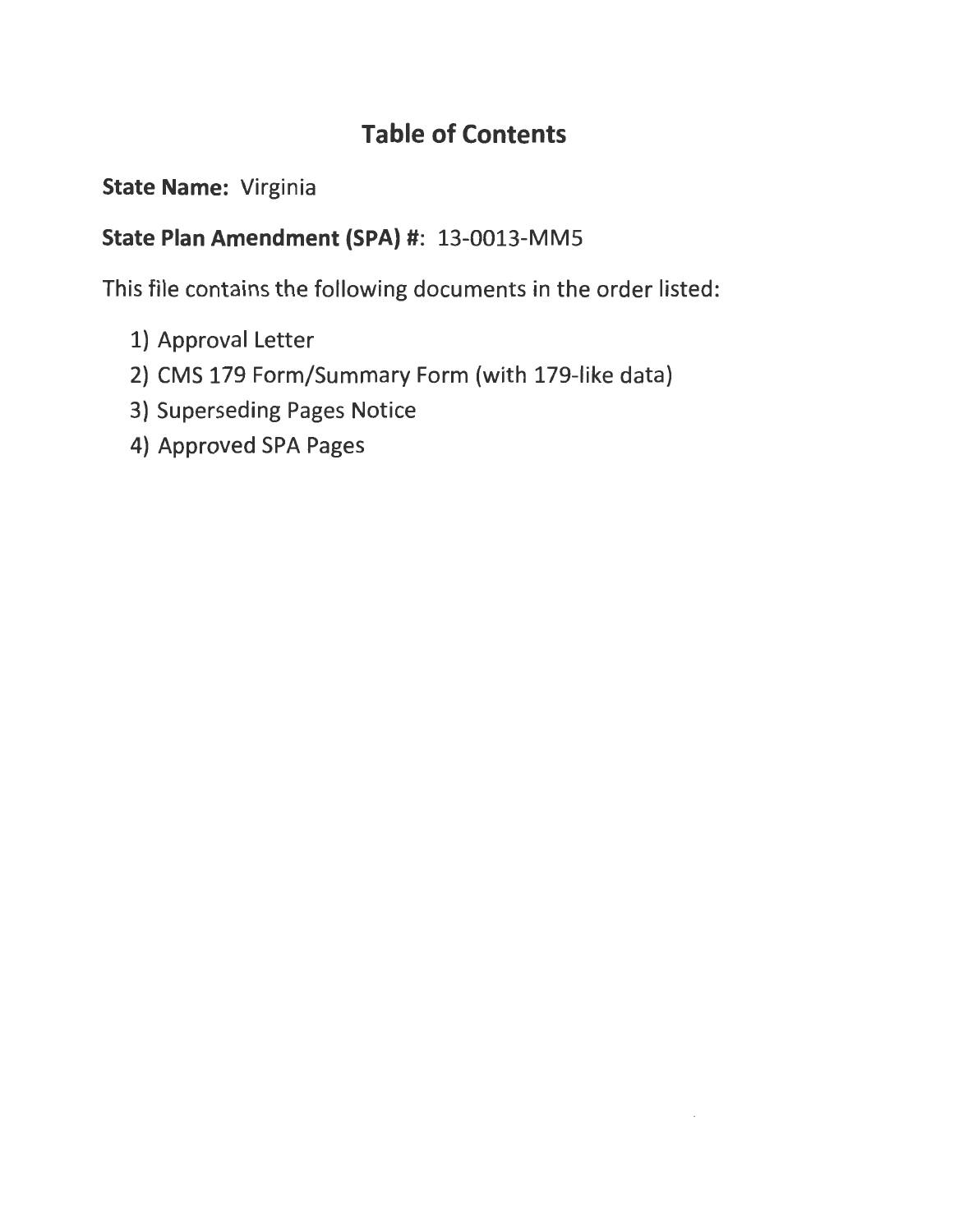DEPARTMENT OF HEALTH & HUMAN SERVICES Centers for Medicare & Medicaid Services 150 S. Independence Mall West Suite 216, The Public Ledger Building



#### **Region Ill/Division of Medicaid and Children's Health Operations**

SWIFT #102220134045

**DEC 19 2013** 

Cynthia B. Jones, Director Department of Medical Assistance Services 600 East Broad Street, Suite 1300 Richmond, VA 23219

Dear Ms. Jones:

Enclosed is an approved copy of Virginia's State Plan Amendment (SPA) 13-0013-MM5, which was submitted to CMS on October 4, 2013. SPA 13-0013-MM5 incorporates the residency requirements at 42 Code of Federal Regulations §435.403 into Virginia's Medicaid State Plan in accordance with the Affordable Care Act. The effective date of this SPA is January I, 2014.

Enclosed is a copy of the CMS Summary Page (CMS-179 form), the approved State Plan pages for S88; and the Superseding Pages of State Plan Material, which should also be incorporated into a separate section in the front of Virginia's State Plan.

We appreciate the cooperation and effort provided by your staff throughout this process. If you have further questions about this SPA, please contact Margaret Kosherzenko of my staff at 215- 861-4288 or by email at Margaret.Kosherzenko@ems.hhs.gov.

Sincerely,<br>  $\overline{a}$ 

Associate Regional/Administrator /S/<br>Prancis MeCallowgh/

Enclosures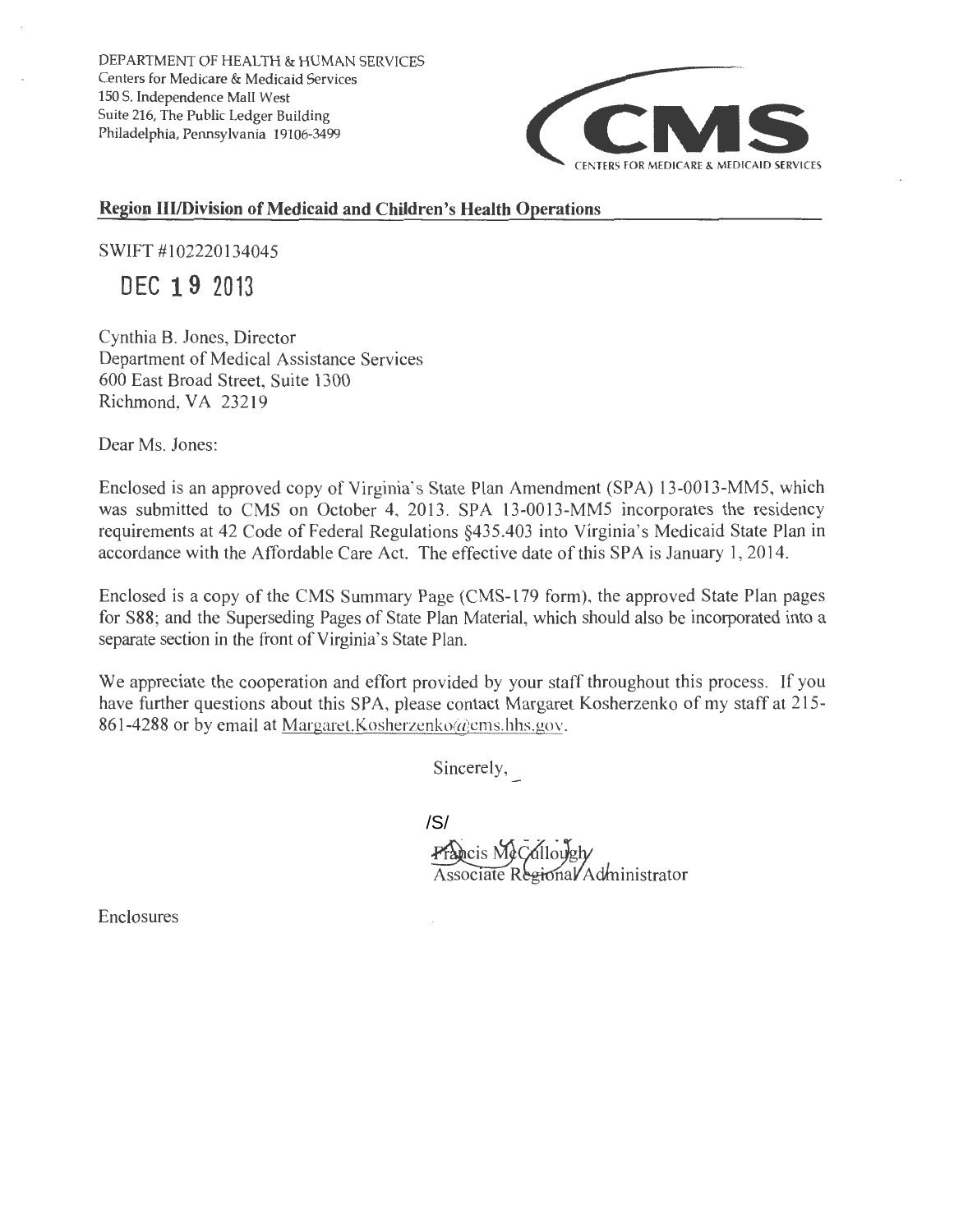$\epsilon$ 

### Medicaid State Plan Eligibility; Summary Page (CMS 179)

| <b>State/Territory name:</b><br><b>Transmittal Number:</b><br>VA-13-0013    |                                                                                                                                | Virginia               | Please enter the Transmittal Number (TN) in the format ST-YY-0000 where ST= the state abbreviation, YY = the last two digits of<br>the submission year, and 0000 = a four digit number with leading zeros. The dashes must also be entered. |  |  |  |  |  |
|-----------------------------------------------------------------------------|--------------------------------------------------------------------------------------------------------------------------------|------------------------|---------------------------------------------------------------------------------------------------------------------------------------------------------------------------------------------------------------------------------------------|--|--|--|--|--|
| <b>Proposed Effective Date</b><br>01/01/2014                                | (mm/dd/yyyy)                                                                                                                   |                        |                                                                                                                                                                                                                                             |  |  |  |  |  |
| <b>Federal Statute/Regulation Citation</b>                                  | Section 1902(e)(14) of the Social Security Act                                                                                 |                        |                                                                                                                                                                                                                                             |  |  |  |  |  |
| <b>Federal Budget Impact</b>                                                |                                                                                                                                |                        |                                                                                                                                                                                                                                             |  |  |  |  |  |
|                                                                             | <b>Federal Fiscal Year</b>                                                                                                     |                        | Amount                                                                                                                                                                                                                                      |  |  |  |  |  |
| <b>First Year</b>                                                           | 2014                                                                                                                           | \$0.00                 |                                                                                                                                                                                                                                             |  |  |  |  |  |
| <b>Second Year</b>                                                          | 2015                                                                                                                           | \$0.00                 |                                                                                                                                                                                                                                             |  |  |  |  |  |
| <b>Subject of Amendment</b><br><b>Governor's Office Review</b><br>Describe: | S88 - Conditions for State residency<br>Governor's office reported no comment<br><b>Comments of Governor's office received</b> |                        |                                                                                                                                                                                                                                             |  |  |  |  |  |
| No reply received within 45 days of submittal                               |                                                                                                                                |                        |                                                                                                                                                                                                                                             |  |  |  |  |  |
| Describe:                                                                   | Other, as specified<br>Secretary of Health and Human Resources                                                                 |                        |                                                                                                                                                                                                                                             |  |  |  |  |  |
| <b>Signature of State Agency Official</b>                                   |                                                                                                                                |                        |                                                                                                                                                                                                                                             |  |  |  |  |  |
| <b>Submitted By:</b>                                                        |                                                                                                                                | <b>Brian McCormick</b> |                                                                                                                                                                                                                                             |  |  |  |  |  |
| <b>Last Revision Date:</b>                                                  |                                                                                                                                | Dec 12, 2013           |                                                                                                                                                                                                                                             |  |  |  |  |  |
| <b>Submit Date:</b>                                                         |                                                                                                                                | Oct 4, 2013            |                                                                                                                                                                                                                                             |  |  |  |  |  |
|                                                                             |                                                                                                                                |                        |                                                                                                                                                                                                                                             |  |  |  |  |  |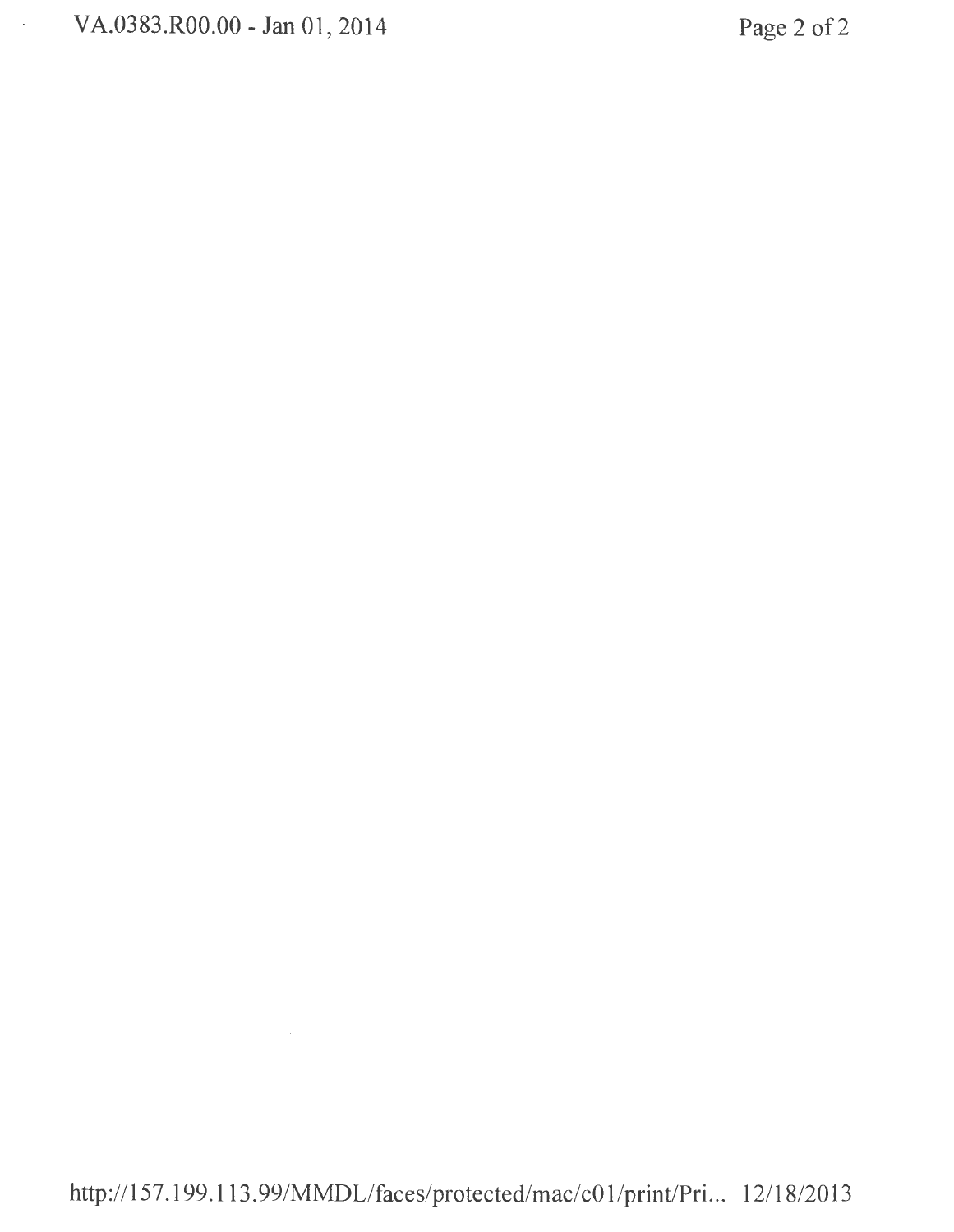| <b>SUPERSEDING PAGES OF</b><br><b>STATE PLAN MATERIAL</b>       |                                                                              |
|-----------------------------------------------------------------|------------------------------------------------------------------------------|
| <b>TRANSMITTAL NUMBER:</b>                                      | <b>STATE:</b>                                                                |
| $13 - 0013 - MM$                                                | Virginia                                                                     |
|                                                                 |                                                                              |
| <b>PAGE NUMBER OF THE PLAN SECTION OR</b><br><b>ATTACHMENT:</b> | PAGE NUMBER OF THE SUPERSEDED PLAN SECTION<br>OR ATTACHMENT (If Applicable): |
|                                                                 |                                                                              |
| S88 Non-Financial Eligibility- State Residency                  | Section 2, page 13, item 2.3, TN 87-11                                       |
|                                                                 | Attachment 2.6-A: Page 3, Item 4, TN 13-0014 MM                              |

 $\ddot{\phantom{1}}$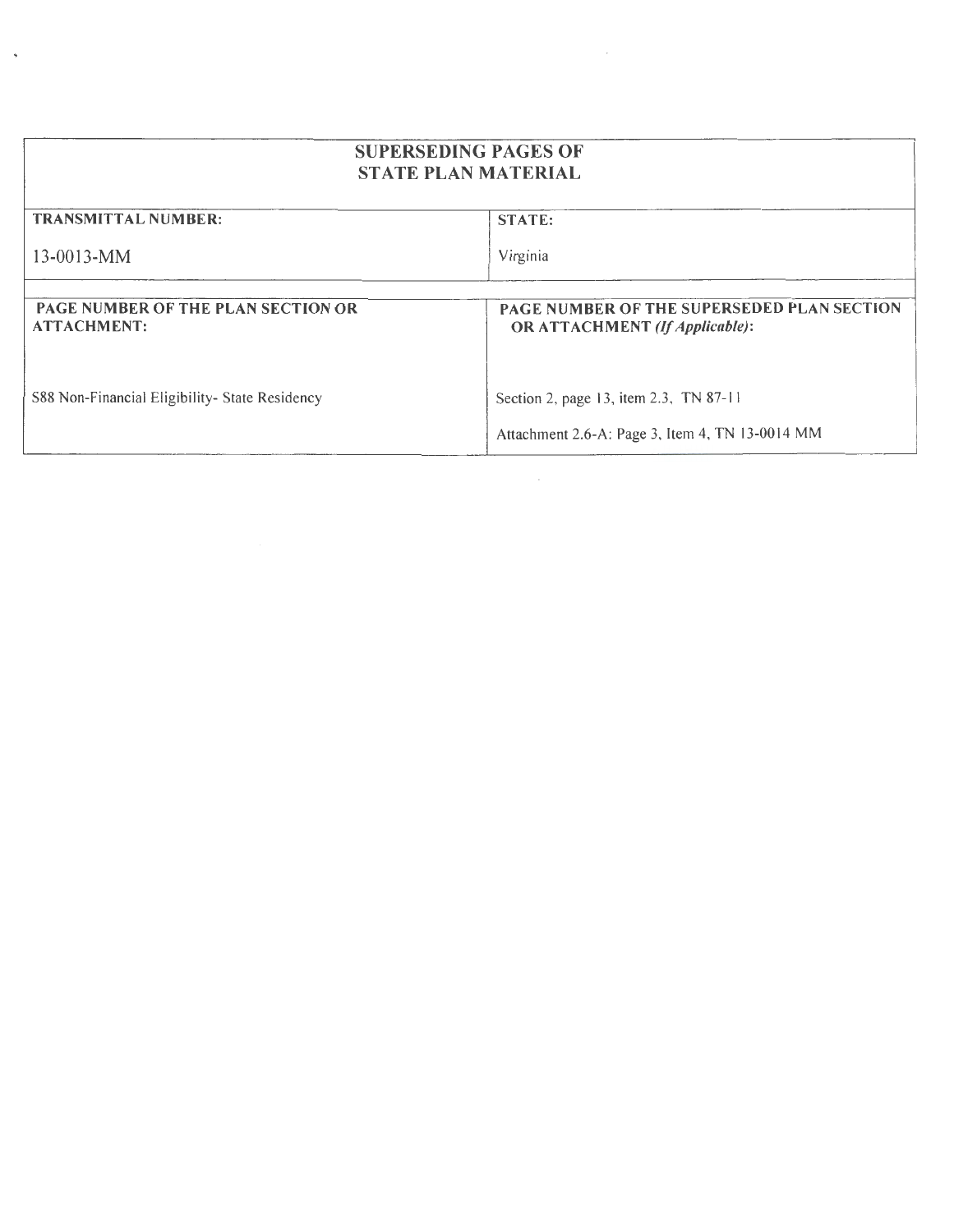

 $\pmb{\ast}$ 

## **Medicaid Eligibility**

|                      |                | <b>Non-Financial Eligibility</b><br><b>S88</b><br><b>State Residency</b>                                                                                                                                                                                                       |
|----------------------|----------------|--------------------------------------------------------------------------------------------------------------------------------------------------------------------------------------------------------------------------------------------------------------------------------|
|                      |                | 42 CFR 435.403                                                                                                                                                                                                                                                                 |
|                      |                | <b>State Residency</b>                                                                                                                                                                                                                                                         |
| $\sqrt{\phantom{a}}$ |                | The state provides Medicaid to otherwise eligible residents of the state, including residents who are absent from the state under<br>certain conditions.                                                                                                                       |
|                      |                | Individuals are considered to be residents of the state under the following conditions:                                                                                                                                                                                        |
|                      | ш              | Non-institutionalized individuals age 21 and over, or under age 21, capable of indicating intent and who are emancipated or<br>married, if the individual is living in the state and:                                                                                          |
|                      |                | Intends to reside in the state, including without a fixed address, or                                                                                                                                                                                                          |
|                      |                | Entered the state with a job commitment or seeking employment, whether or not currently employed.                                                                                                                                                                              |
|                      | $\Box$         | Individuals age 21 and over, not living in an institution, who are not capable of indicating intent, are residents of the state in<br>which they live.                                                                                                                         |
|                      | H              | Non-institutionalized individuals under 21 not described above and non IV-E beneficiary children:                                                                                                                                                                              |
|                      |                | $\Box$ Residing in the state, with or without a fixed address, or                                                                                                                                                                                                              |
|                      |                | The state of residency of the parent or caretaker, in accordance with 42 CFR 435.403(h)(1), with whom the individual<br>$\blacksquare$<br>resides.                                                                                                                             |
|                      | c              | Individuals living in institutions, as defined in 42 CFR 435.1010, including foster care homes, who became incapable of<br>indicating intent before age 21 and individuals under age 21 who are not emancipated or married:                                                    |
|                      |                | Regardless of which state the individual resides, if the parent or guardian applying for Medicaid on the individual's behalf<br>$\Box$<br>resides in the state, or                                                                                                             |
|                      |                | Regardless of which state the individual resides, if the parent or guardian resides in the state at the time of the individual's<br>$\blacksquare$<br>placement, or                                                                                                            |
|                      |                | If the individual applying for Medicaid on the individual's behalf resides in the state and the parental rights of the<br>institutionalized individual's parent(s) were terminated and no guardian has been appointed and the individual is<br>institutionalized in the state. |
|                      | $\Box$         | Individuals living in institutions who became incapable of indicating intent at or after age 21, if physically present in the state,<br>unless another state made the placement.                                                                                               |
|                      | $\blacksquare$ | Individuals who have been placed in an out-of-state institution, including foster care homes, by an agency of the state.                                                                                                                                                       |
|                      | $\Box$         | Any other institutionalized individual age 21 or over when living in the state with the intent to reside there, and not placed in the<br>institution by another state.                                                                                                         |
|                      |                | IV-E eligible children living in the state, or                                                                                                                                                                                                                                 |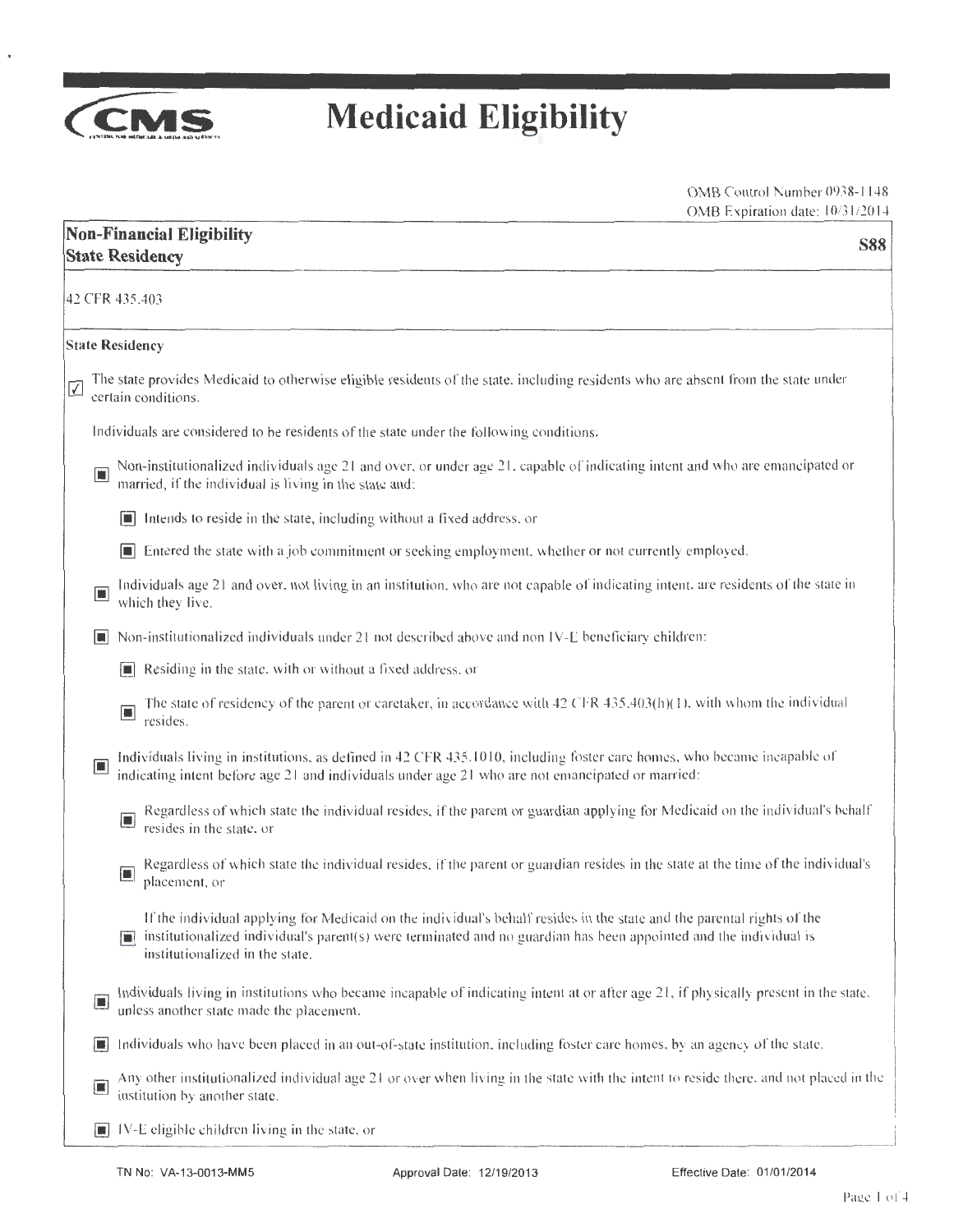

# **Medicaid Eligibility**

 $\Box$  Otherwise meet the requirements of 42 CFR 435.403.

 $\ddot{\phantom{a}}$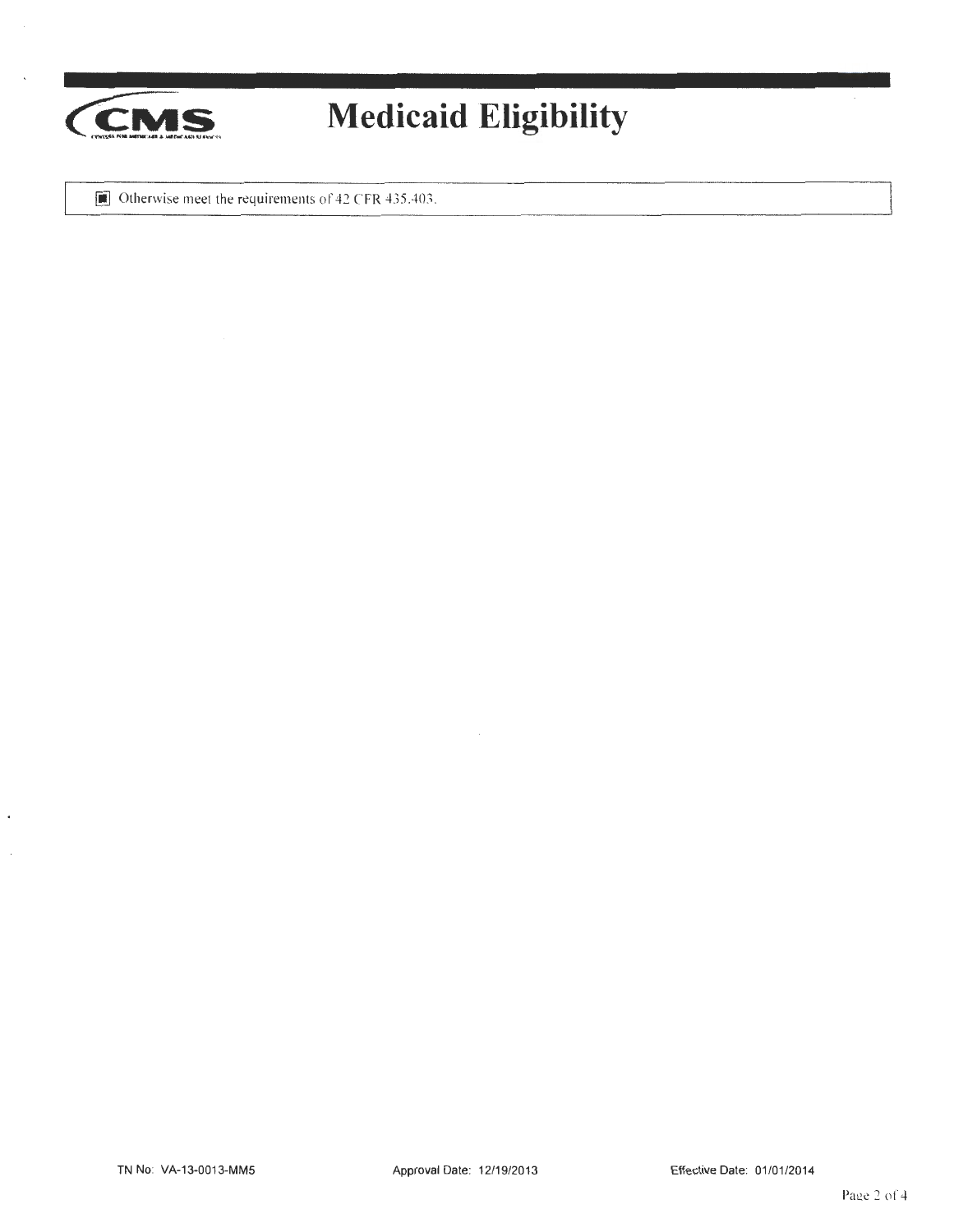

 $\cdot$ 

# **Medicaid Eligibility**

| i II                                                                              | The state has interstate agreements with the following selected states:                                                           |                                                                                                                                                                                                                               |                |
|-----------------------------------------------------------------------------------|-----------------------------------------------------------------------------------------------------------------------------------|-------------------------------------------------------------------------------------------------------------------------------------------------------------------------------------------------------------------------------|----------------|
| Alabama                                                                           | Illinois                                                                                                                          | Montana                                                                                                                                                                                                                       | Rhode Island   |
| $\bowtie$                                                                         | IХI                                                                                                                               | M                                                                                                                                                                                                                             | $\bowtie$      |
| Alaska                                                                            | Indiana                                                                                                                           | $\boxtimes$ Nebraska                                                                                                                                                                                                          | South Carolina |
| $\bowtie$                                                                         | M                                                                                                                                 |                                                                                                                                                                                                                               | IХI            |
| Arizona                                                                           | $\bowtie$                                                                                                                         | $\boxtimes$ Nevada                                                                                                                                                                                                            | South Dakota   |
| $\times$                                                                          | -lowa                                                                                                                             |                                                                                                                                                                                                                               | $\times$       |
| Arkansas                                                                          | $\times$                                                                                                                          | New Hampshire                                                                                                                                                                                                                 | Tennessee      |
| $\boxtimes$                                                                       | Kansas                                                                                                                            | IХI                                                                                                                                                                                                                           | M              |
| California                                                                        | Kentucky                                                                                                                          | New Jersey                                                                                                                                                                                                                    | Texas          |
| $\bowtie$                                                                         | $\boxtimes$                                                                                                                       | $\bowtie$                                                                                                                                                                                                                     | $\bowtie$      |
| Colorado                                                                          | Louisiana                                                                                                                         | New Mexico                                                                                                                                                                                                                    | Utah           |
| M                                                                                 | $\bowtie$                                                                                                                         | IХI                                                                                                                                                                                                                           | $\bowtie$      |
| Connecticut                                                                       | Maine                                                                                                                             | New York                                                                                                                                                                                                                      | Vermont        |
| $\times$                                                                          | $\bowtie$                                                                                                                         |                                                                                                                                                                                                                               | IХI            |
| Delaware                                                                          | Maryland                                                                                                                          | North Carolina                                                                                                                                                                                                                | Virginia       |
| $\bowtie$                                                                         | $\times$                                                                                                                          | IХI                                                                                                                                                                                                                           |                |
| District of Columbia                                                              | Massachusetts                                                                                                                     | North Dakota                                                                                                                                                                                                                  | Washington     |
| $\bowtie$                                                                         | $\bowtie$                                                                                                                         | IХI                                                                                                                                                                                                                           | $\bowtie$      |
| Florida                                                                           | Michigan                                                                                                                          | Ohio                                                                                                                                                                                                                          | West Virginia  |
| M                                                                                 | $\bowtie$                                                                                                                         | $\bowtie$                                                                                                                                                                                                                     | IХI            |
| Georgia                                                                           | Minnesota                                                                                                                         | $\boxtimes$ Oklahoma                                                                                                                                                                                                          | Wisconsin      |
| $\bowtie$                                                                         | $\boxtimes$                                                                                                                       |                                                                                                                                                                                                                               | $\bowtie$      |
| $\times$<br>Hawaii                                                                | Mississippi<br>$\boxtimes$                                                                                                        | $\times$ Oregon                                                                                                                                                                                                               | Wyoming        |
| idaho                                                                             | Missouri                                                                                                                          | Pennsylvania                                                                                                                                                                                                                  |                |
| $\boxtimes$                                                                       | $\times$                                                                                                                          | IХI                                                                                                                                                                                                                           |                |
| $\blacksquare$<br>Are IV-E eligible<br>$\bowtie$                                  | Are in the state only for the purpose of attending school<br>$\Box$ Are out of the state only for the purpose of attending school | The interstate agreement contains a procedure for providing Medicaid to individuals pending resolution of their residency<br>status and criteria for resolving disputed residency of individuals who (select all that apply): |                |
| Retain addresses in both states                                                   |                                                                                                                                   |                                                                                                                                                                                                                               |                |
| Other type of individual                                                          |                                                                                                                                   |                                                                                                                                                                                                                               |                |
| The state has a policy related to individuals in the state only to attend school. |                                                                                                                                   |                                                                                                                                                                                                                               |                |
|                                                                                   |                                                                                                                                   |                                                                                                                                                                                                                               |                |